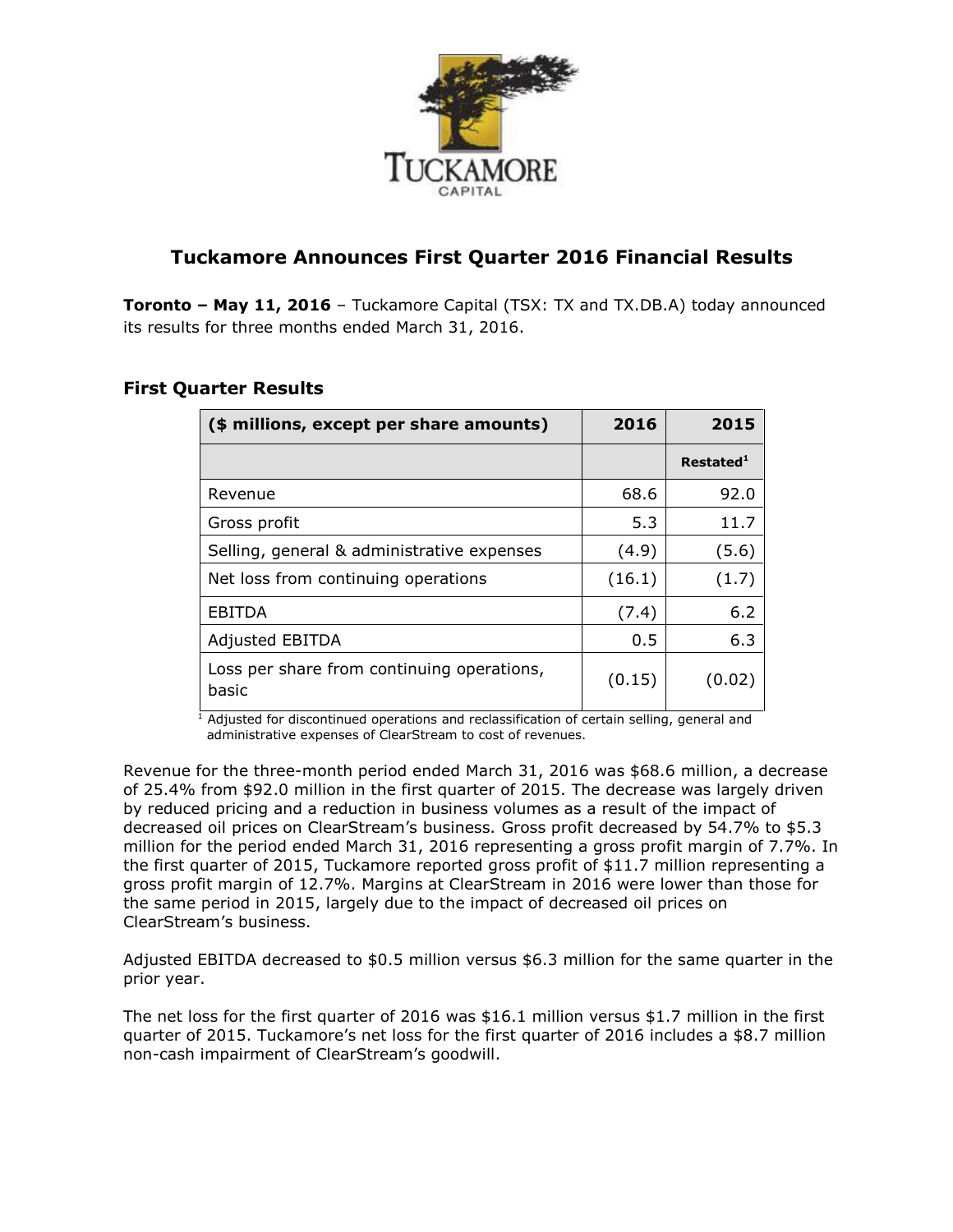# **PORTFOLIO REVIEW**

As at March 31, 2016, Tuckamore's only remaining investment was its interest in ClearStream. Given the significant change in organizational structure, the Company considered and concluded that there was a change in its reportable segments. The reportable segments discussed below, represent the reportable segments that the chief operating decision makers consider when reviewing the performance of ClearStream and deciding where to allocate resources.

## **MAINTENANCE AND CONSTRUCTION SERVICES**

The Maintenance and Construction services segment reported lower revenues, gross margin and EBITDA during the three months ended March 31, 2016, in comparison to the same period in the prior year. The decline was due to lower demand and pricing for all regions and services within the segment. Most of ClearStream's maintenance and construction customers operate in the oil and gas sector, which has been negatively impacted by low oil and gas prices. Further, an unforeseen disruption at a major client facility early in the current quarter negatively impacted results. Gross profit margins decreased as lower pricing and lower operating leverage on indirect fixed costs were partially offset by indirect costs cutting initiatives.

## **FABRICATION, WEAR AND TRANSPORTATION SERVICES**

Fabrication demand is largely based on pipeline and infrastructure project activity. Low commodity prices have led to limited new project growth over the past several months, which led to a decline in Fabrication revenue during the first quarter of 2016. Pricing has also declined for the Fabrication division, which also contributed to the decline in first quarter revenue, gross profit and EBITDA.

Demand for ClearStream's Wear Technology services is driven largely by pipeline maintenance requirements for customers operating in the Alberta oilsands. Typically, demand for Wear Technology is resilient in a low commodity price environment as the maintenance requirements are driven by oilsands production rather than new projects. However, some clients have deferred maintenance requirements during the first quarter of 2016 in effort to lower costs, which led to a significant decline in business volumes for Wear Technology services. Pricing has also declined for the Wear Technology services, which also contributed to the decline in first quarter revenue, gross profit and EBITDA. The services provided by this division are an integral part of the maintenance programs of oilsands producers, therefore, the Company expects demand for this service to increase in the future.

The services provided by the transportation division are largely related to the transportation of drilling and completions material and equipment. As a result of weak drilling and completion activity, revenues, gross profit and EBITDA for this segment decreased in comparison to the same period in the prior year.

## **CORPORATE**

Corporate selling, general and administrative expenses decreased primarily as a result of lower general legal and professional costs. Additional cost reductions are expected for the balance of 2016. Reduced facility costs and discretionary spending are also expected to result in lower SG&A costs. As part of management's strategic reorganization of the business, Tuckamore's head office functions will be transitioned to ClearStream during 2016. The transition of Tuckamore's head office function is expected to yield annualized cost savings of approximately \$3.0 million.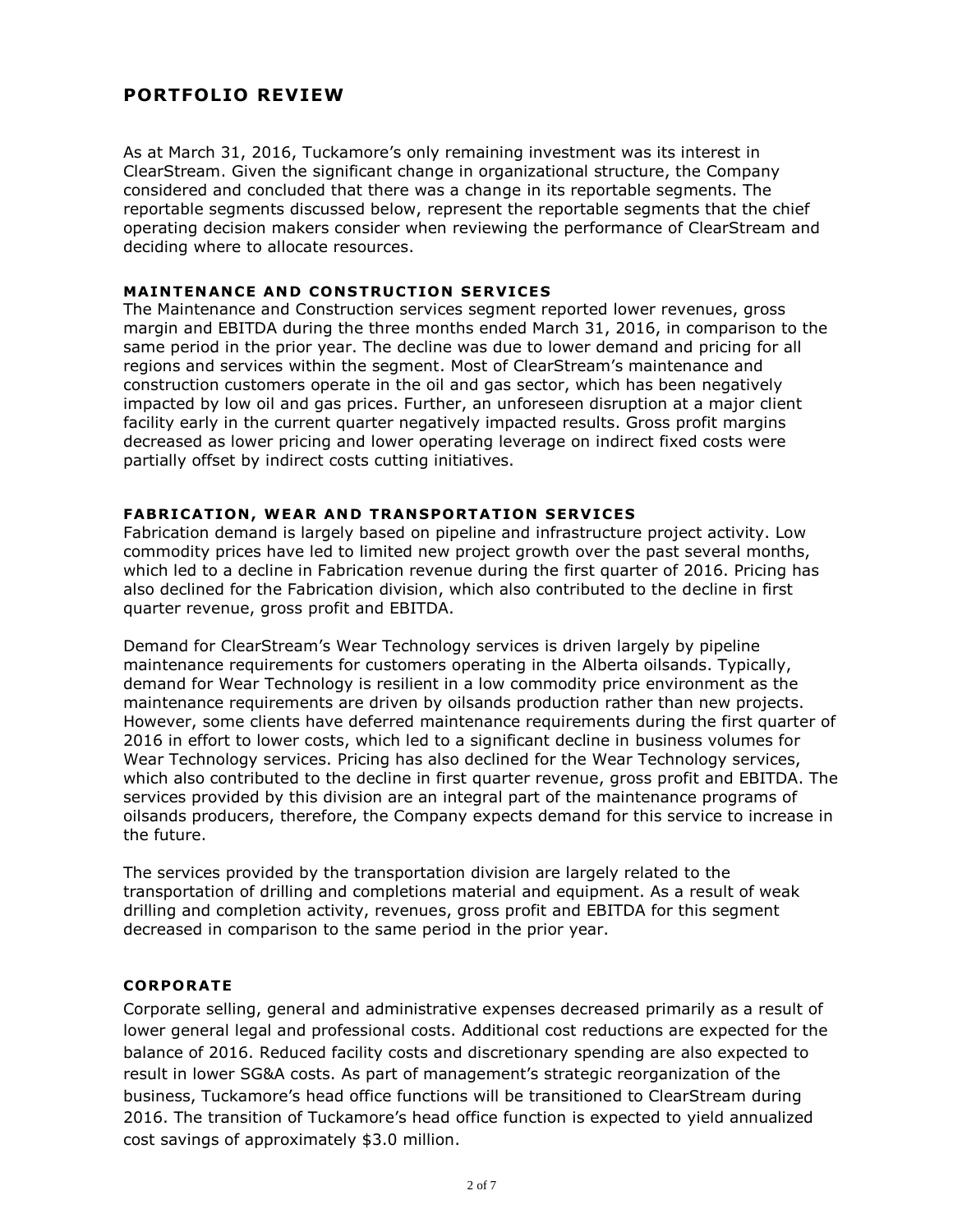# **SECOND QUARTER 2016 OUTLOOK**

The outlook is management's current view for the second quarter of 2016 as compared to the first quarter of 2016.

ClearStream typically sees an increase in maintenance and turnaround activity during the second quarter and this is expected to hold true in 2016. Revenue and gross profit are therefore expected to increase in the second quarter compared to the first quarter of 2016 for both the Maintenance and Construction and Fabrication and Wear Technology segments. However, we expect financial results to be lower on a year-over-year basis for both segments. Low oil and gas prices are expected to continue to impact demand as our customers manage cash flow by deferring maintenance spending and major project and construction activity throughout 2016. Demand for the Transportation segment is expected to remain weak as low oil and gas prices are expected to keep drilling and completions activity at historically low levels.

Given the challenging operating environment, ClearStream will continue to focus on reducing the cost of doing business. Further cost cutting initiatives will be implemented resulting in declines in direct and indirect operating costs across all services and a decrease in corporate SG&A expenses.

In addition to optimizing its cost structure, ClearStream will continue to focus on maintaining existing contracts by providing safe and cost competitive services to existing customers. We believe there is an opportunity to increase market share as larger diversified competitors look at exiting the oil and gas sector, and smaller competitors struggle with the severity and length of the current downturn.

The forest wildfires in Fort McMurray area have impacted the entire Western Canadian oil and gas industry, including ClearStream. We are fortunate that all of our employees in the area are safe. In order to assist the residents of Fort McMurray, some of our major clients have announced reductions in production volumes until the workforce situation stabilizes. It is expected that these lower production volumes may result in reduced demand for oil and gas services which may impact results in the second quarter, and perhaps beyond.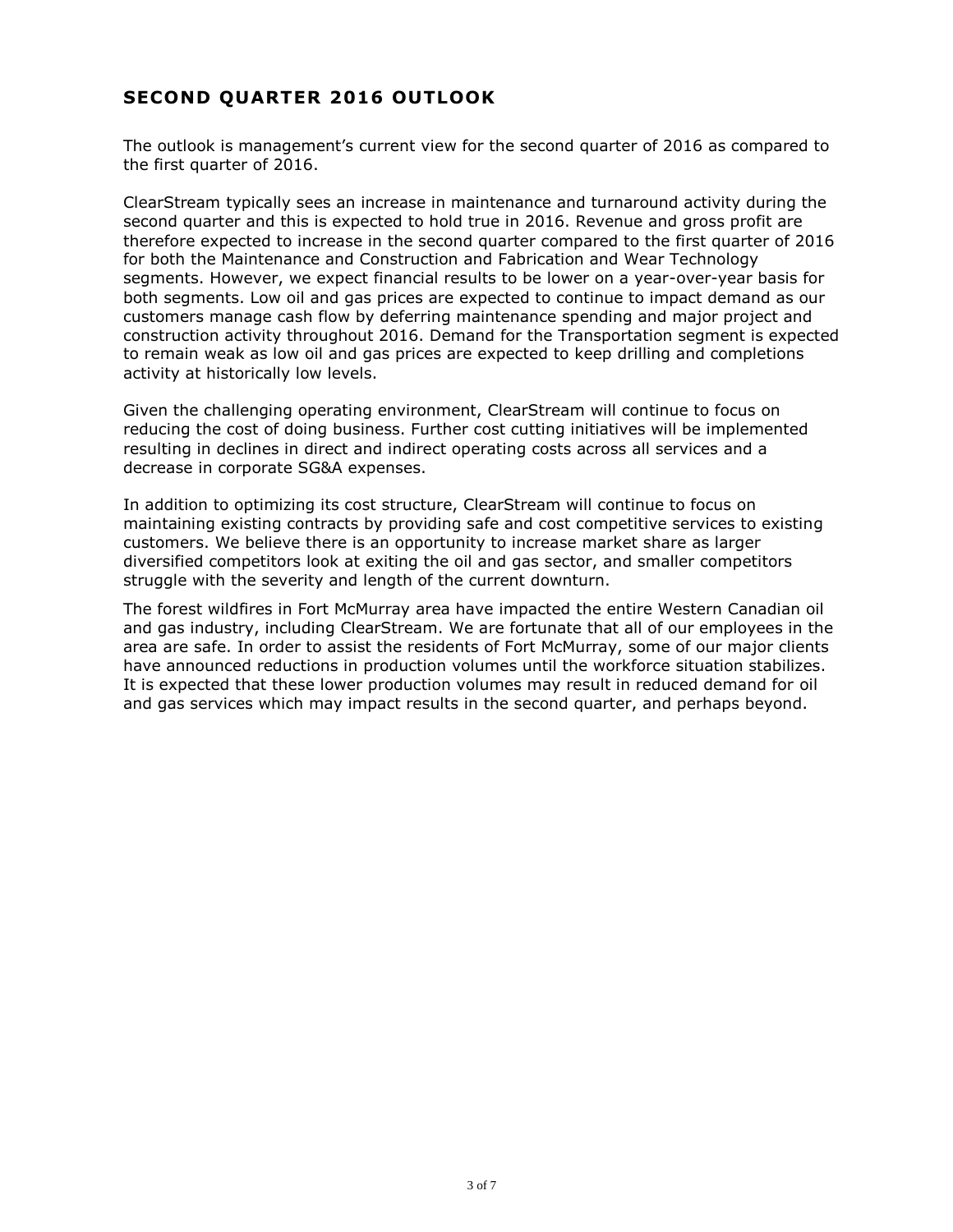## **About Tuckamore Capital Management Inc.**

The primary business of Tuckamore is now that of ClearStream Energy Holdings LP and its direct and indirect subsidiaries ("ClearStream"). ClearStream is a fully integrated provider of upstream, midstream and downstream production services to the energy industry in Western Canada. For more information about Tuckamore, please visit http://tuckamore.ca. For more information about ClearStream, please visit www.ClearStreamEnergy.ca.

### **For further information, please contact:**

Keith Halbert Chief Financial Officer 416-775-3796 keith@tuckamore.ca

### **NOT FOR DISTRIBUTION TO THE U.S. NEWS WIRE SERVICES OR FOR DISSEMINATION IN THE UNITED STATES**

#### **Forward-looking information**

This press release contains certain forward-looking information. Certain information included in this press release may constitute forward-looking information within the meaning of securities laws. In some cases, forward-looking information can be identified by terminology such as "may", "will", "should", "expect", "plan", "anticipate", "believe", "estimate", "predict", "potential", "continue" or the negative of these terms or other similar expressions concerning matters that are not historical facts. Forward-looking information may relate to management's future outlook and anticipated events or results and may include statements or information regarding the future plans or prospects of Tuckamore or the Operating Partnerships and reflects management's expectations and assumptions regarding the growth, results of operations, performance and business prospects and opportunities of Tuckamore and the Operating Partnerships. Without limitation, information regarding the future operating results and economic performance of Tuckamore and the Operating Partnerships constitute forward-looking information. Such forward-looking information reflects management's current beliefs and is based on information currently available to management of Tuckamore and the Operating Partnerships. Forward-looking information involves significant risks and uncertainties. A number of factors could cause actual events or results to differ materially from the events and results discussed in the forward-looking information including risks related to investments, conditions of capital markets, economic conditions, dependence on key personnel, limited customer bases, interest rates, regulatory change, ability to meet working capital requirements and capital expenditures needs of the Operating Partners, factors relating to the weather and availability of labour. These factors should not be considered exhaustive. In addition, in evaluating this information, investors should specifically consider various factors, including the risks outlined under "Risk Factors," which may cause actual events or results to differ materially from any forward-looking statement. In formulating forward-looking information herein, management has assumed that business and economic conditions affecting Tuckamore and the Operating Partnerships will continue substantially in the ordinary course, including without limitation with respect to general levels of economic activity, regulations, taxes and interest rates. Although the forwardlooking information is based on what management of Tuckamore and the Operating Partnerships consider to be reasonable assumptions based on information currently available to it, there can be no assurance that actual events or results will be consistent with this forward-looking information, and management's assumptions may prove to be incorrect. This forward-looking information is made as of the date of this press release, and Tuckamore does not assume any obligation to update or revise it to reflect new events or circumstances except as required by law. Undue reliance should not be placed on forward-looking information. Tuckamore is providing the forward-looking financial information set out in this press release for the purpose of providing investors with some context for the "Second Quarter Outlook" presented. Readers are cautioned that this information may not be appropriate for any other purpose.

#### **Non-standard measures**

The terms ''EBITDA'' and "adjusted EBITDA" (collectively the ''Non-GAAP measures") are financial measures used in this press release that are not standard measures under International Financial Reporting Standards ("IFRS"). Tuckamore's method of calculating Non-GAAP measures may differ from the methods used by other issuers. Therefore, Tuckamore's Non-GAAP measures, as presented may not be comparable to similar measures presented by other issuers.

**EBITDA** refers to net earnings determined in accordance with IFRS, before depreciation and amortization, interest expense and income tax expense (recovery). EBITDA is used by management and the directors of Tuckamore (the "Directors") as well as many investors to determine the ability of an issuer to generate cash from operations. Management also uses EBITDA to monitor the performance of Tuckamore's reportable segments and believes that in addition to net income or loss and cash provided by operating activities, EBITDA is a useful supplemental measure from which to determine Tuckamore's ability to generate cash available for debt service, working capital, capital expenditures, income taxes and distributions. Tuckamore has provided a reconciliation of income to EBITDA in its Management's Discussion and Analysis.

**Adjusted EBITDA** refers to EBITDA excluding the interest, taxes, depreciation and amortization of long-term investments, write-down of goodwill, operating loss from long-term investments in assets held for sale and gain from disposal of assets held for sale. Tuckamore has used Adjusted EBITDA as the basis for the analysis of its past operating financial performance. Adjusted EBITDA is used by Tuckamore and management believes it is a useful supplemental measure from which to determine Tuckamore's ability to generate cash available for debt service, working capital, capital expenditures, and income taxes. Adjusted EBITDA is a measure that management believes facilitates the comparability of the results of historical periods and the analysis of its operating financial performance which may be useful to investors.

Investors are cautioned that the Non-GAAP Measures are not alternatives to measures under IFRS and should not, on their own, be construed as an indicator of performance or cash flows, a measure of liquidity or as a measure of actual return on the shares. These Non-GAAP Measures should only be used in conjunction with the financial statements included in the press release and Tuckamore's annual audited financial statements available on SEDAR at [www.sedar.com](http://www.sedar.com/) or [www.tuckamore.ca](http://www.tuckamore.ca/)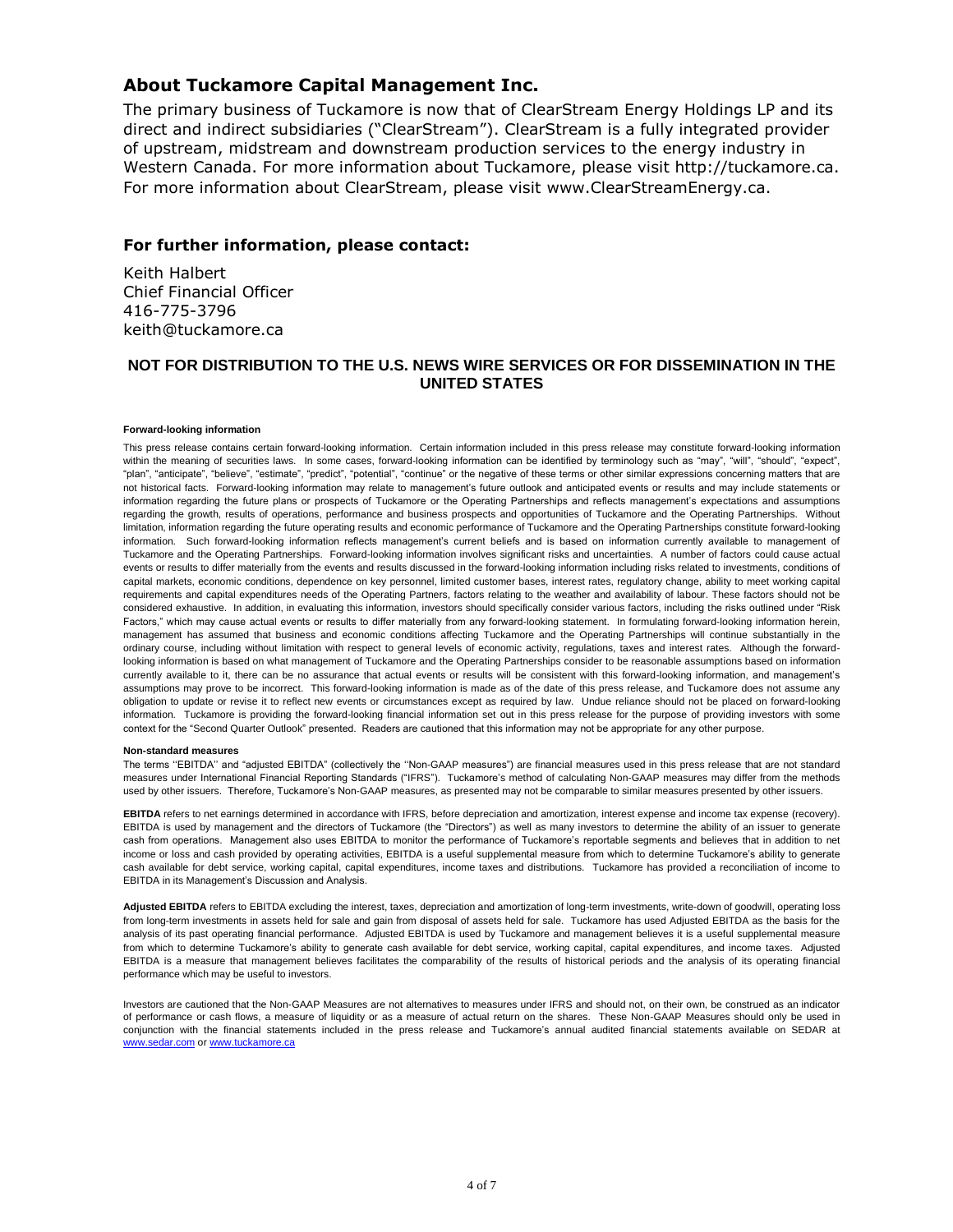# **TUCKAMORE CAPITAL MANAGEMENT INC.**

Consolidated Interim Balance Sheets (In thousands of Canadian dollars)

#### (unaudited)

| As at                                                                          | March 31, 2016 | December 31, 2015 |
|--------------------------------------------------------------------------------|----------------|-------------------|
| Assets                                                                         |                |                   |
| <b>Current Assets:</b>                                                         |                |                   |
| Cash and cash equivalents                                                      | \$<br>8,727    | \$<br>24,409      |
| Cash and short-term investments held in trust                                  | 980            | 4,380             |
| Accounts receivable                                                            | 64,448         | 76,089            |
| Inventories                                                                    | 3,124          | 3,114             |
| Prepaid expenses                                                               | 2,073          | 2,357             |
| Other current assets                                                           | 1,811          | 114               |
| Current assets of discontinued operations and assets held for sale             |                | 54,310            |
| Total current assets                                                           | \$<br>81,163   | \$<br>164,773     |
| Property, plant and equipment                                                  | 29,744         | 30,873            |
| Long-term investments                                                          | 2,299          | 8,000             |
| Goodwill                                                                       | 22,288         | 30,988            |
| Intangible assets                                                              | 18,029         | 18,904            |
| Other assets                                                                   | 5,580          |                   |
| Total assets                                                                   | \$<br>159,103  | \$<br>253,538     |
| Liabilities and shareholders' deficit                                          |                |                   |
| Current liabilities:                                                           |                |                   |
| Accounts payable and accrued liabilities                                       | 31,949         | 32,132            |
| Current portion of obligations under finance leases                            | 4,534          | 4,685             |
| Senior credit facility                                                         |                | 58,482            |
| Secured debentures                                                             |                | 174,311           |
| Current liabilities of discontinued operations and assets held for sale (note) |                | 42,637            |
| <b>Total current liabilities</b>                                               | \$<br>36,483   | \$<br>312,247     |
| Obligations under finance leases                                               | 5,790          | 6,347             |
| Senior secured debenture                                                       | 171,407        |                   |
| Convertible secured debenture                                                  | 24,024         |                   |
| Shareholders' deficit                                                          | (78, 601)      | (65,056)          |
| Total liabilities & shareholders' deficit                                      | \$<br>159,103  | \$<br>253,538     |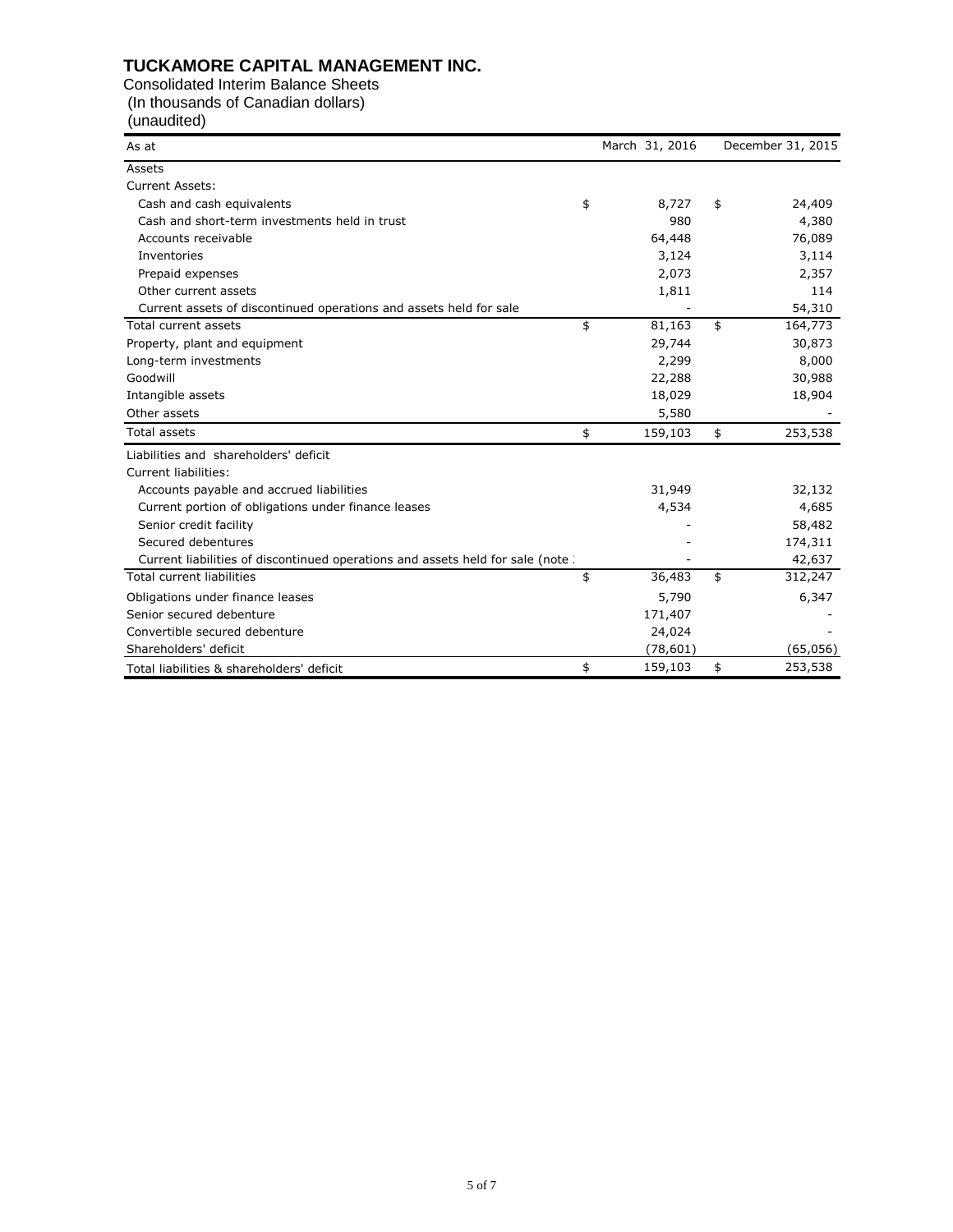## **TUCKAMORE CAPITAL MANAGEMENT INC.**

Consolidated Interim Statements of (Loss) Income and Comprehensive (Loss) Income (In thousands of Canadian dollars, except per share amounts) (unaudited)

|                                                            | Three months ended<br>March 31, 2016 |                |    | Three months ended    |
|------------------------------------------------------------|--------------------------------------|----------------|----|-----------------------|
|                                                            |                                      |                |    | March 31, 2015        |
|                                                            |                                      |                |    | Restated <sup>1</sup> |
| Revenues                                                   | \$                                   | 68,640         | \$ | 91,969                |
| Cost of revenues                                           |                                      | (63,324)       |    | (80,236)              |
| Gross profit                                               |                                      | 5,316          |    | 11,733                |
| Selling, general and administrative expenses               |                                      | (4,897)        |    | (5, 570)              |
| Amortization of intangible assets                          |                                      | (901)          |    | (1, 410)              |
| Depreciation                                               |                                      | (1, 548)       |    | (1,990)               |
| (Loss) income from long-term investments                   |                                      | (235)          |    | 63                    |
| Interest expense                                           |                                      | (6, 241)       |    | (6,098)               |
| Gain on sale from assets held for sale                     |                                      | 1,114          |    |                       |
| Write-down of goodwill                                     |                                      | (8,700)        |    |                       |
| Loss before income taxes                                   | \$                                   | $(16,092)$ \$  |    | (3, 272)              |
| Income tax recovery - deferred                             |                                      |                |    | 1,546                 |
| Loss from continuing operations                            | \$                                   | $(16,092)$ \$  |    | (1,726)               |
| Loss from discontinued operations<br>(net of income taxes) |                                      | (4, 725)       |    | (2,690)               |
| Net loss and comprehensive loss                            | \$                                   | $(20, 817)$ \$ |    | (4, 416)              |
| Loss per share                                             |                                      |                |    |                       |
| Basic & Diluted:                                           |                                      |                |    |                       |
| Continuing operations                                      | \$                                   | $(0.15)$ \$    |    | (0.02)                |
| Net loss                                                   |                                      | (0.19)         | 5  | (0.04)                |

<sup>1</sup>Please refer to Note 12 – "Comparative Figures" in Tuckamore's March 31, 2016 consolidated financial statements for more information.